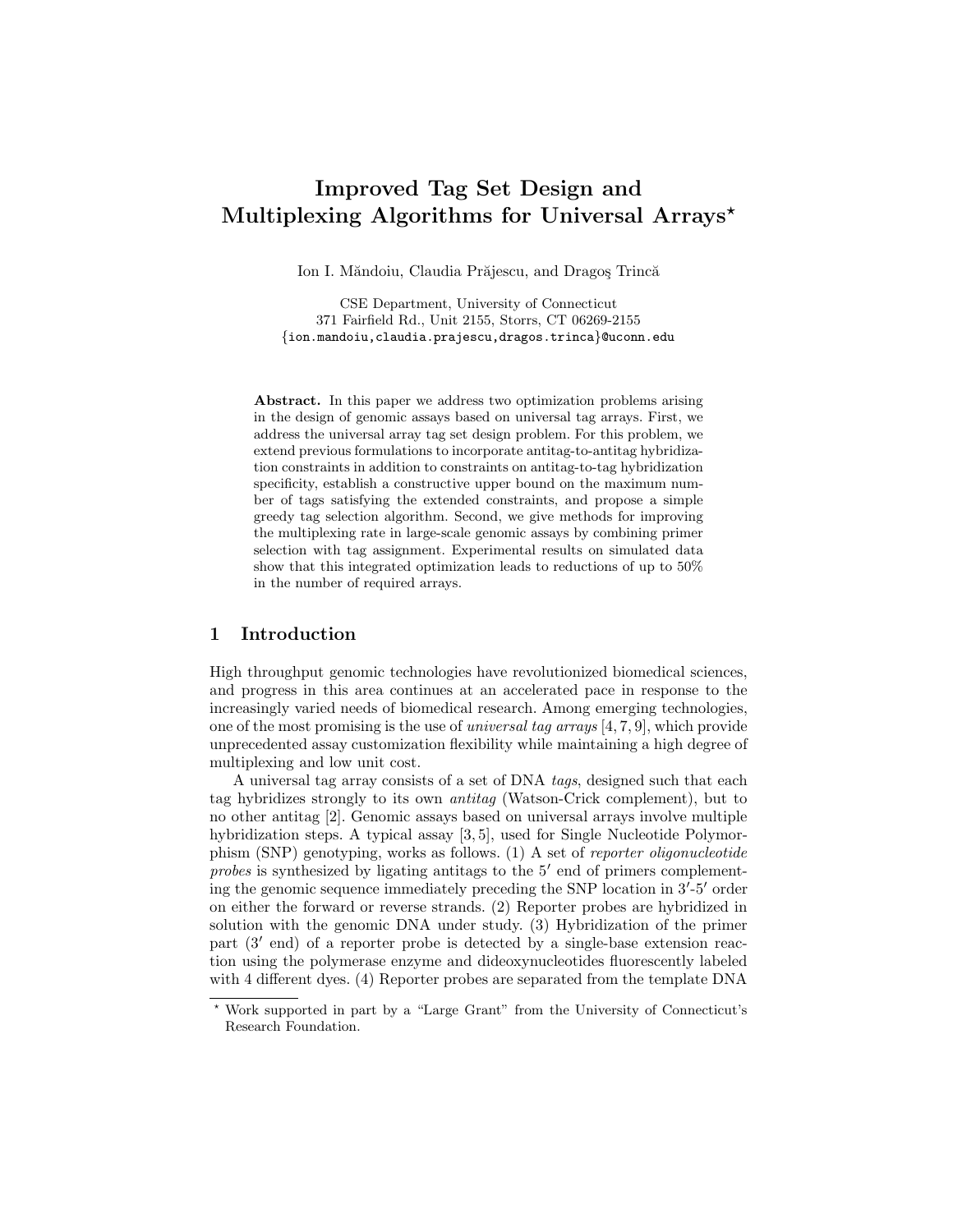and hybridized to the universal array. (5) Finally, fluorescence levels are used to determine which primers have been extended and learn the identity of the extending dideoxynucleotides.

In this paper we address two optimization problems arising in the design of genomic assays based on the universal tag arrays. First, we address the universal array tag set design problem (Section 2). To enable the economies of scale afforded by high-volume production of the arrays, tag sets must be designed to work well for a wide range of assay types and experimental conditions. Ben Dor et al. [2] have previously formalized the problem by imposing constraints on antitag-to-tag hybridization specificity under a hybridization model based on the classical 2-4 rule [10]. We extend the model in [2] to also prevent antitag-toantitag hybridization and the formation of antitag secondary structures, which can significantly interfere with or disrupt correct assay functionality. Our results on this problem include a constructive upper bound on the maximum number of tags satisfying the extended constraints, as well as a simple greedy tag selection algorithm.

Second, we study methods for improving the multiplexing rate (defined as the average number of reactions assayed per array) in large-scale genomic assays involving multiple universal arrays. In general, it is not possible to assign all tags to primers in an array experiment due to, e.g., unwanted primer-to-tag hybridizations. An assay specific optimization that determines the multiplexing rate (and hence the number of required arrays for a large assay) is the tag assignment problem, whereby individual (anti)tags are assigned to each primer. In Section 3 we observe that significant improvements in multiplexing rate can be achieved by combining primer selection with tag assignment. For most universal array applications there are multiple primers with the desired functionality; for example in the SNP genotyping assay described above one can choose the primer from either the forward or reverse strands. Since different primers hybridize to different sets of tags, a higher multiplexing rate is achieved by integrating primer selection with tag assignment. This integrated optimization is shown in Section 4 to lead to a reduction of up to 50% in the number of required arrays.

## 2 Universal Array Tag Set Design

The main objective of universal array tag set design is to maximize the number of tags, which directly determines the number of reactions that can be multiplexed using a single array. Tags are typically required to have a predetermined length [1, 7]. Furthermore, for correct assay functionality, tags and their antitags must satisfy the following hybridization constraints:

- (H1) Every antitag hybridizes strongly to its tag;
- (H2) No antitag hybridizes to a tag other than its complement; and
- (H3) There is no antitag-to-antitag hybridization (including hybridization between two copies of the same tag and self-hybridization), since the formation of such duplexes and hair-pin structures prevents corresponding reporter probes from hybridizing to the template DNA and/or leads to undesired primer mis-extensions.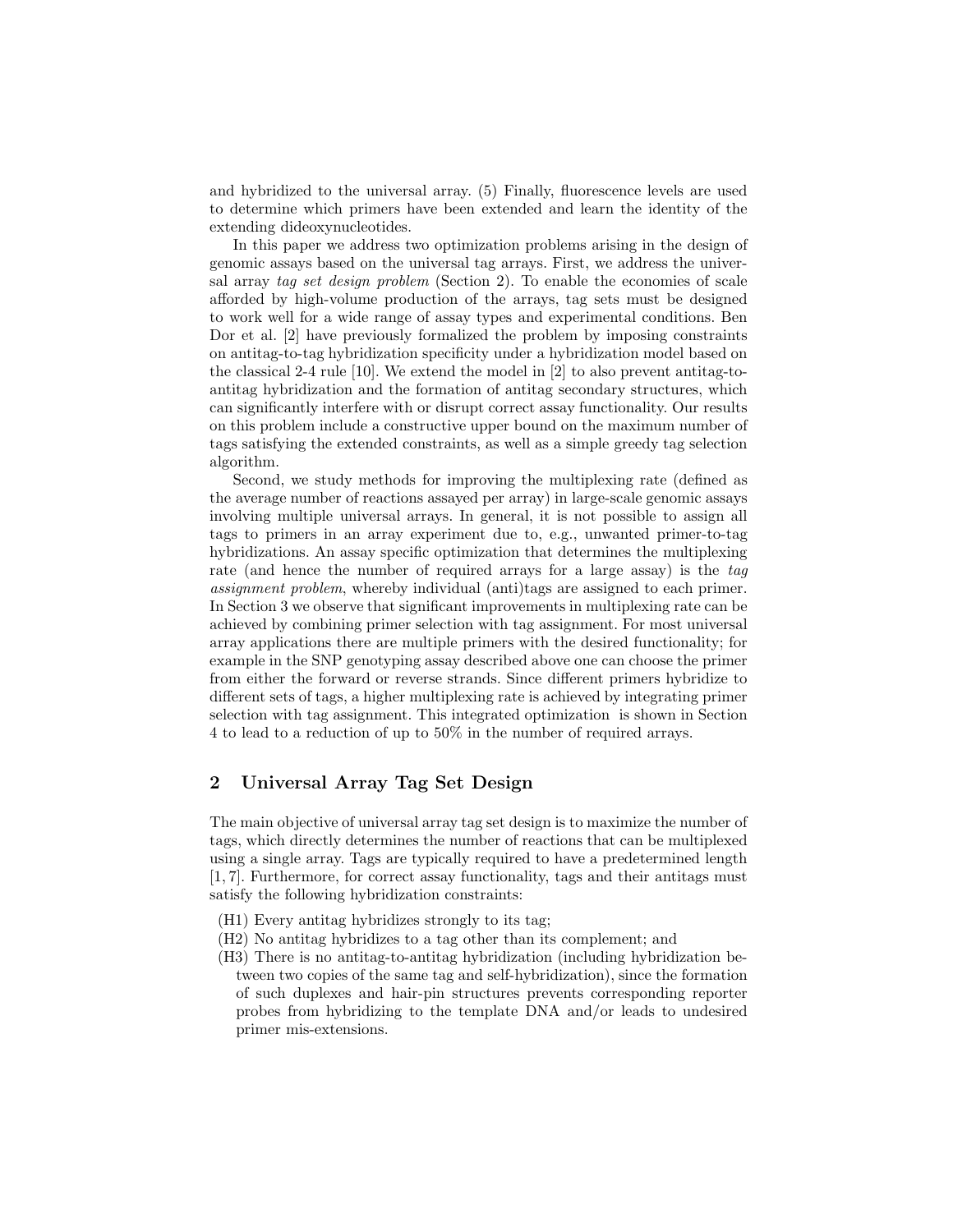Hybridization affinity between two oligonucleotides is commonly characterized using the melting temperature, defined as the temperature at which 50% of the duplexes are in hybridized state. As in previous works  $[2, 3]$ , we adopt a simple hybridization model to formalize constraints (H1)-(H3). This model is based on the observation that stable hybridization requires the formation of an initial nucleation complex between two perfectly complementary substrings of the two oligonucleotides. For such complexes, hybridization affinity is well approximated using the classical  $2-4$  rule [10], which estimates the melting temperature of the duplex formed by an oligonucleotide with its complement as the sum between twice the number of A+T bases and four times the number of G+C bases.

The *complement* of a string  $x = a_1 a_2 \dots a_k$  over the DNA alphabet  $\{A, C, T, G\}$ is  $\bar{x} = b_1 b_2 \dots b_k$ , where  $b_i$  is the Watson-Crick complement of  $a_{k-i+1}$ . The weight  $w(x)$  of x is defined as  $w(x) = \sum_{i=1}^{k} w(a_i)$ , where  $w(A) = w(T) = 1$  and  $w(C) = w(G) = 2.$ 

**Definition 1.** For given constants l, h, and c with  $l \leq h \leq 2l$ , a set of tags  $\mathcal{T} \subseteq \{\text{A}, \text{C}, \text{T}, \text{G}\}^l$  is called feasible if the following conditions are satisfied:

- $-$  (C1) Every tag in T has weight h or more.
- (C2) Every DNA string of weight c or more appears as substring at most once in the tags of  $\mathcal T$ .
- $-$  (C3) If a DNA string x of weight c or more appears as a substring of a tag, then  $\bar{x}$  does not appear as a substring of a tag unless  $x = \bar{x}$ .

The constants  $l, h$ , and c depend on factors such as array manufacturing technology and intended hybridization conditions. Property (H1) is implied by  $(C1)$  when h is large enough. Similarly, properties  $(H2)$  and  $(H3)$  are implied by  $(C1)$  and  $(C2)$  when c is small enough: constraint  $(C2)$  ensures that nucleation complexes do not form between antitags and non-complementary tags, while constraint (C3) ensures that nucleation complexes do not form between pairs of antitags.

Universal Array Tag Set Design Problem: Given constants l, h, and c with  $l \leq h \leq 2l$ , find a feasible tag set of maximum cardinality.

Ben-Dor et al. [2] have recently studied a simpler formulation of the problem in which tags of unequal length are allowed and only constraints (C1) and (C2) are enforced. For this simpler formulation, Ben-Dor et al. established a constructive upperbound on the optimal number of tags, and gave a nearly optimal tag selection algorithm based on De Bruijn sequences. Here, we refine the techniques in [2] to establish a constructive upperbound on the number of tags of a feasible set for the extended problem formulation, and propose a simple greedy algorithm for constructing feasible tag sets.

The constructive upperbound is based on counting the minimal strings, called c-tokens, that can occur as substrings only once in the tags and antitags of a feasible set. Formally, a DNA string  $x$  is called  $c$ -token if the weight of  $x$  is  $c$  or more, and every proper suffix of  $x$  has weight strictly less than  $c$ . The tail weight of a c-token is defined as the weight of its last letter. Note that the weight of a c-token can be either c or  $c + 1$ , the latter case being possible only if the c-token starts with a G or a C. As in [2], we use  $G_n$  to denote the number of DNA strings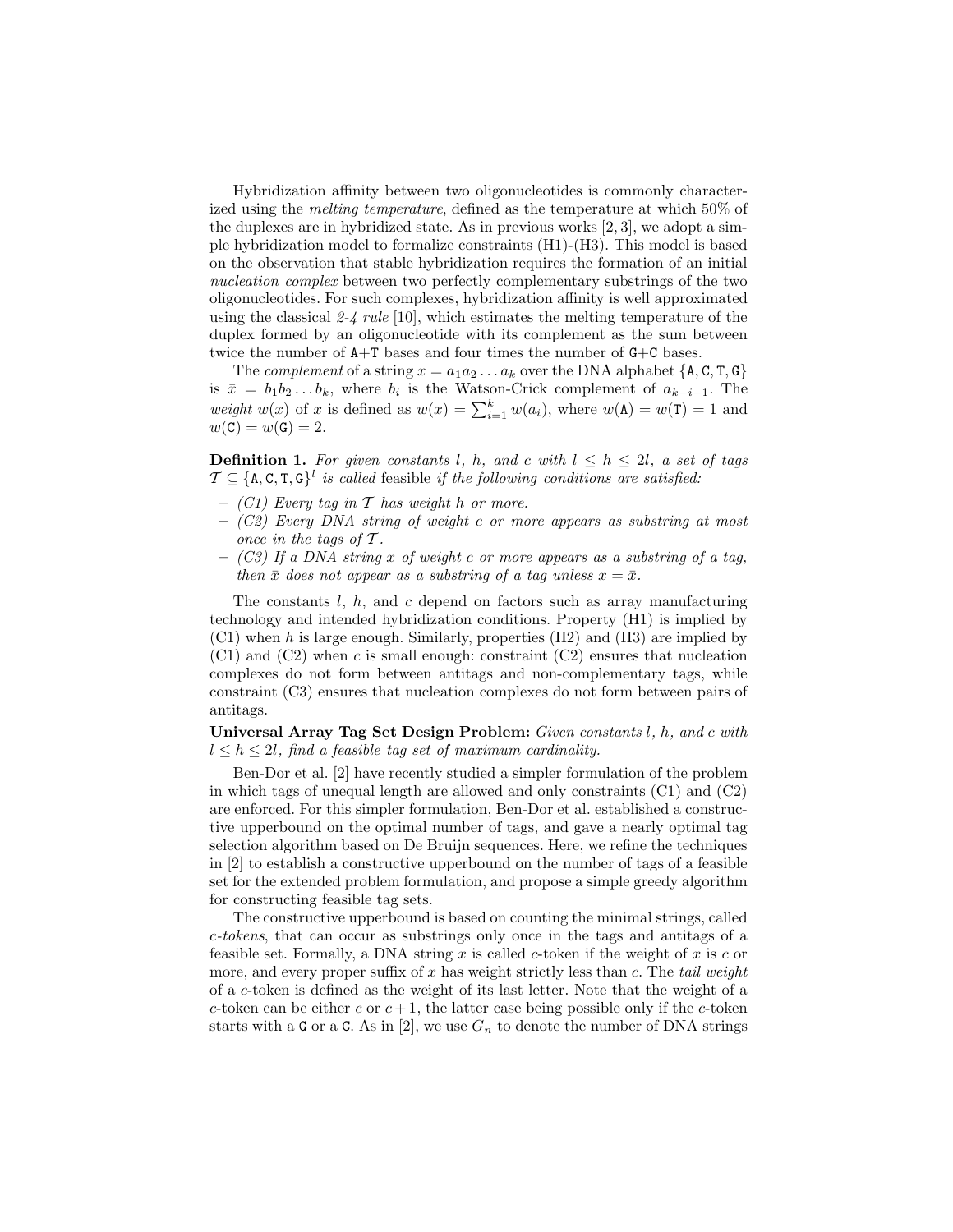

Fig. 1. Four types of undesired hybridizations, caused by the formation of nucleation complexes between (a) a primer and a tag other than the complement of the ligated antitag, (b) a primer and an antitag, (c) two primers, and (d) two reporter probe substrings, at least one of which straddles a ligation point.

of weight n. It is easy to see that  $G_1 = 2, G_2 = 6$ , and  $G_n = 2G_{n-1} + 2G_{n-2}$ ; for convenience, we also define  $G_0 = 1$ .

**Theorem 1.** For every l, h, c with  $l \leq h \leq 2l$  and  $c \geq 4$ , the number of tags in a feasible tag set is at most

$$
\min\left\{\frac{3G_{c-2} + 6G_{c-3} + G_{\frac{c-3}{2}}}{l - c + 1}, \frac{2G_{c-1} + 4G_{c-3} + 2G_{\frac{c-3}{2}}}{h - c + 1}\right\}
$$

for c odd, and at most

$$
\min\left\{\frac{3G_{c-2} + 6G_{c-3} + \frac{1}{2}G_{\frac{c}{2}}}{l - c + 1}, \frac{2G_{c-1} + 4G_{c-3} + G_{\frac{c-2}{2}} + 2G_{\frac{c-4}{2}}}{h - c + 1}\right\}
$$

for c even.

Proof. Omitted due to space constraints, see [8] for details.

We employ a simple greedy algorithm to generate feasible sets of tags; a similar algorithm is suggested in [7] for finding sets of tags that satisfy an unweighted version of constraint (C2). We start with an empty set of tags and an empty tag prefix. In every step we try to extend the current tag prefix  $t$  by an additional A. If the added letter completes a c-token or a complement of a c-token that has been used in already selected tags or in  $t$  itself, we try the next letter in the DNA alphabet, or backtrack to a previous position in the prefix when no more letter choices are left. Whenever we succeed generating a complete tag, we save it and backtrack to the last letter of its first c-token.

## 3 Improved Multiplexing by Integrated Primer Selection and Tag Assignment

Although constraints (H2)-(H3) in Section 2 prevent unintended antitag-to-tag and antitag-to-antitag hybridizations, the formation of nucleation complexes involving (portions of) the primers may still lead to undesired hybridization between reporter probes and tags on the array (Figure 1(a)), or between two reporter probes (Figure  $1(b)-(d)$ ). The formation of these duplexes must be avoided as it leads to extension misreporting, false primer extensions, and/or reduced effective reporter probe concentration available for hybridization to the template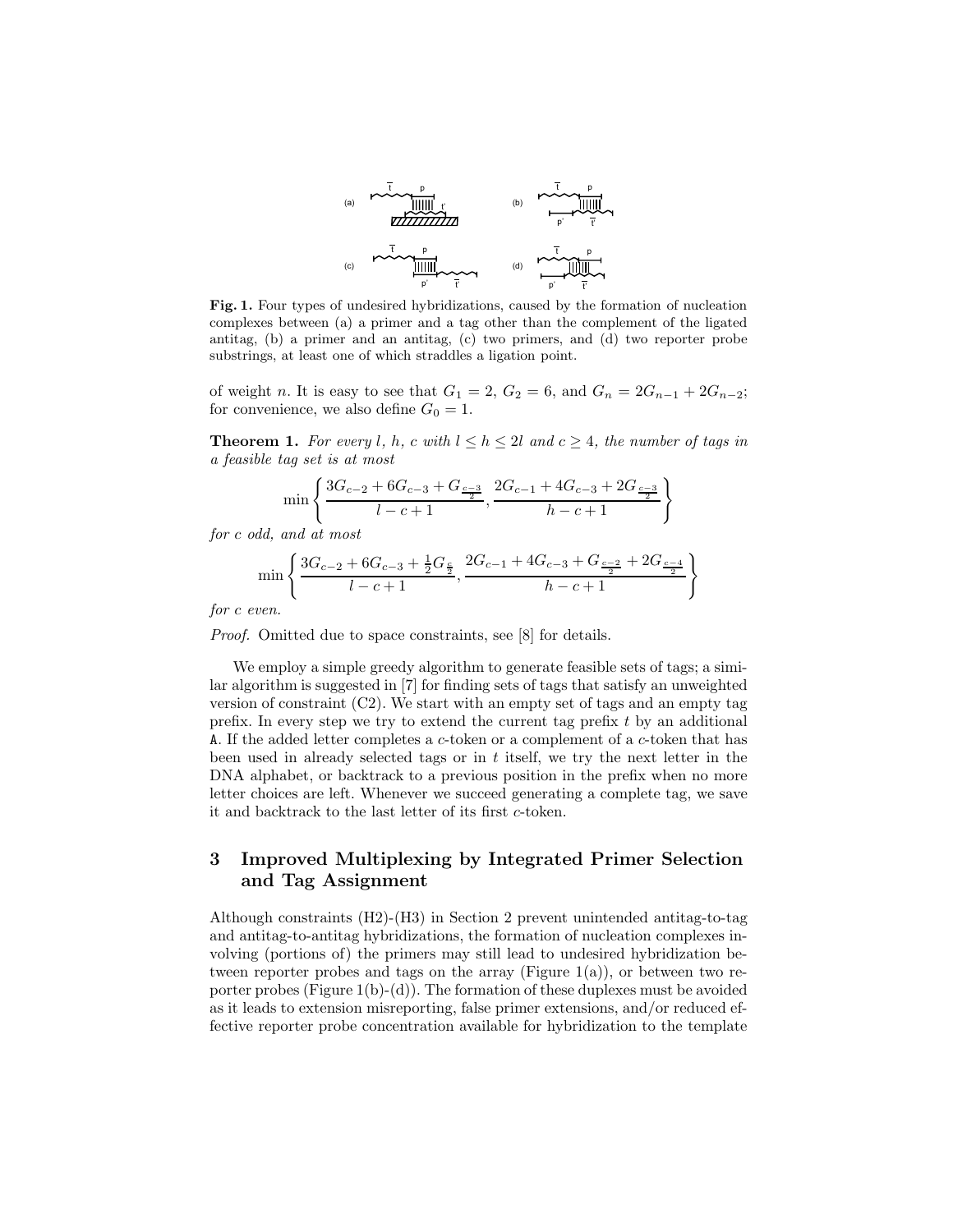DNA or to the tags on the array [3]. This can be done by leaving some of the tags unassigned. As in [3], we focus on preventing primer-to-tag hybridizations (Figure  $1(a)$ ). Our algorithms can be easily extended to prevent primer-to-antitag hybridizations (Figure 1(b)); a simple practical solution for preventing the other (less-frequent) unwanted hybridizations is to re-assign offending primers in a post-processing step.

Following [3], a set  $P$  of primers is called *assignable* to a set  $T$  of tags if there is a one-to-one mapping  $a: \mathcal{P} \to \mathcal{T}$  such that, for every tag t hybridizing to a primer  $p \in \mathcal{P}$ , either  $t \notin a(\mathcal{P})$  or  $t = a(p)$ .

Universal Array Multiplexing Problem: Given primers  $P = \{p_1, \ldots, p_m\}$ and tag set  $\mathcal{T} = \{t_1, \ldots, t_n\}$ , find a partition of P into the minimum number of assignable sets.

For most universal array applications there are multiple primers with the desired functionality, e.g., for the SNP genotyping assay described in Section 1, one can choose the primer from either the forward or reverse strands. Since different primers have different hybridization patterns, a higher multiplexing rate can in general be achieved by integrating primer selection with tag assignment. A similar integration has been recently proposed in [6] between probe selection and physical DNA array design, with the objective of minimizing unintended illumination in photo-lithographic manufacturing of DNA arrays. The idea in [6] is to modify probe selection tools to return pools containing all feasible candidates, and let subsequent optimization steps select the candidate to be used from each pool. In this paper we use a similar approach. We say that a set of primer pools is assignable if we can select a primer from each pool to form an assignable set of primers.

Pooled Universal Array Multiplexing Problem: Given primer pools  $P =$  $\{P_1, \ldots, P_m\}$  and tag set  $\mathcal{T} = \{t_1, \ldots, t_n\}$ , find a partition of  $\mathcal P$  into the minimum number of assignable sets.

Let P be a set of primer pools and T a tag set. For a primer p (tag t),  $T(p)$ (resp.  $\mathcal{P}(t)$ ) denotes the set of tags (resp. primers of  $\bigcup_{P \in \mathcal{P}} P$ ) hybridizing with p (resp. t). Let  $X(\mathcal{P}) = \{P \in \mathcal{P} : \exists p \in P, t \in \mathcal{T} \text{ s.t. } t \in \mathcal{T}(p) \text{ and } \mathcal{P}(t) \subseteq P\}$ and  $Y(\mathcal{P}) = \{t \in \mathcal{T} : \mathcal{P}(t) = \emptyset\}$ . Clearly, in every pool of  $X(\mathcal{P})$  we can find a primer  $p$  that hybridizes to a tag  $t$  which is not cross-hybridizing to primers in other pools, and therefore assigning  $t$  to  $p$  will not violate (A1). Furthermore, any primer can be assigned to a tag in  $Y(\mathcal{P})$  without violating (A1). Thus, a set P with  $|X(\mathcal{P})| + |Y(\mathcal{P})| \geq |\mathcal{P}|$  is always assignable. The converse is not necessarily true (see [8] for a simple counter-example).

Our primer pool assignment algorithm (see Figure 2) is a generalization to primer pools of Algorithm B in [3]. In each iteration, the algorithm checks whether  $|X(\mathcal{P}')| + |Y(\mathcal{P}')| \geq |\mathcal{P}'|$  for the remaining set of pools  $\mathcal{P}'$ . If not, a primer of maximum potential is deleted from the pools. As in [3], the potential of a tag t with respect to  $\mathcal{P}'$  is  $2^{-|\mathcal{P}'(t)|}$ , and the potential of a primer p is the sum of potentials for the tags in  $\mathcal{T}(p)$ . If the algorithm deletes the last primer in a pool P, then P is itself deleted from  $\mathcal{P}'$ ; deleted pools are subsequently assigned to new arrays using the same algorithm.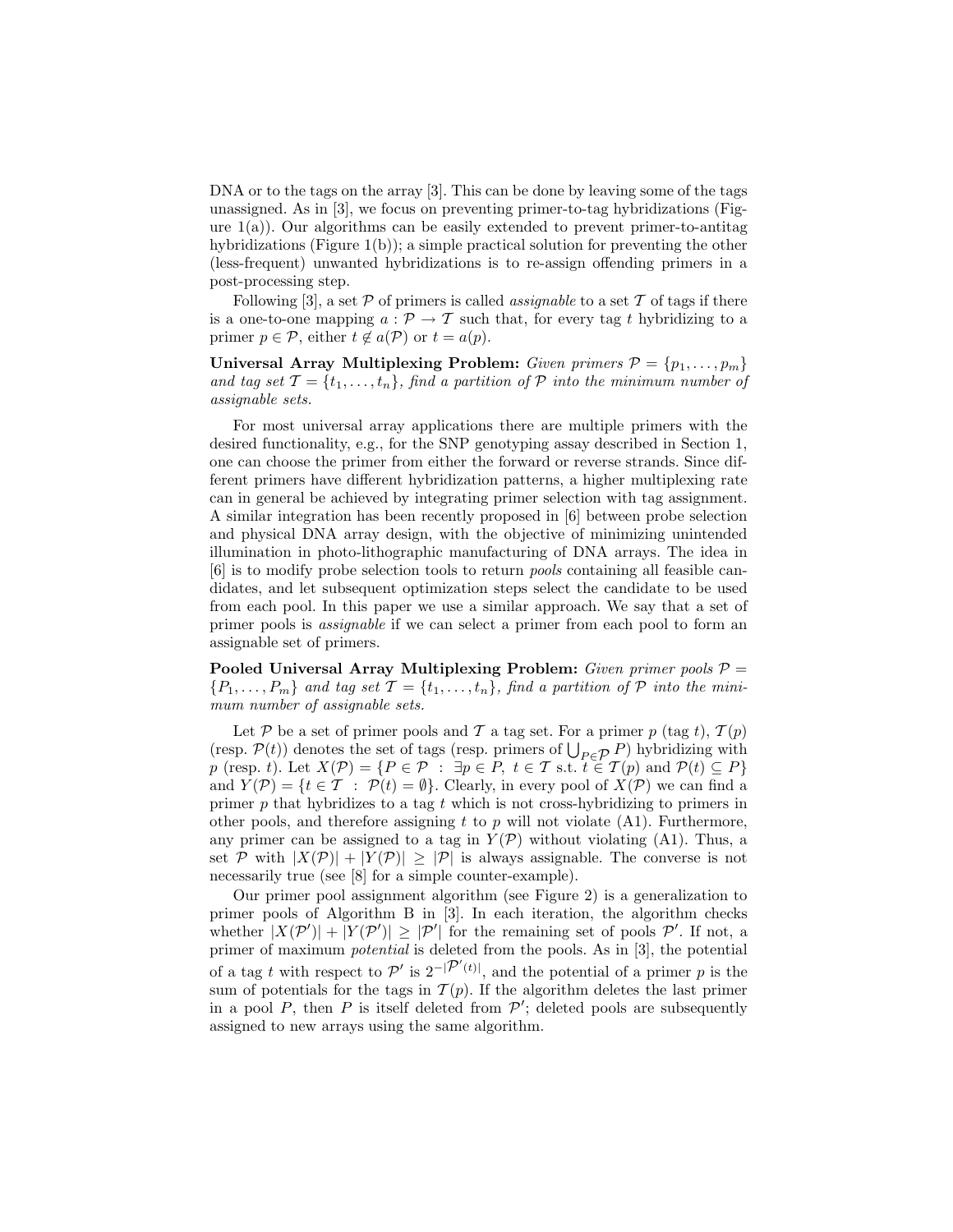Input: Primer pools  $\mathcal{P} = \{P_1, \ldots, P_m\}$  and tag set  $\mathcal{T}$ Output: Triples  $(p_i, t_i, k_i)$ ,  $1 \leq i \leq m$ , where  $p_i \in P_i$  is the selected primer for pool i,  $t_i$  is the tag assigned to  $p_i$ , and  $k_i$  is the index of the array on which  $p_i$  is assayed  $k \leftarrow 0$ While  $\mathcal{P} \neq \emptyset$  do  $k \leftarrow k+1; \ \mathcal{P}' \leftarrow \mathcal{P}$ While  $|X(\mathcal{P}')|+|Y(\mathcal{P}')|<|\mathcal{P}'|$  do Remove the primer  $p$  of maximum potential from the pools in  $\mathcal{P}'$ If  $p$ 's pool becomes empty then remove it from  $\mathcal{P}'$ End While Assign pools in  $\mathcal{P}'$  to tags on array k  $\mathcal{P} \leftarrow \mathcal{P} \setminus \mathcal{P}'$ End While

Fig. 2. The iterative primer deletion algorithm.

## 4 Experimental Results

Tag Set Selection. The greedy tag set design algorithm described in Section 2 can be used to fully or selectively enforce the constraints in Definition 1. In order to assess the effect of various hybridization constraints on tag set size, we ran the algorithm both with constraints  $(C1)+(C2)$  and and with constraints  $(C1)+(C2)+(C3)$ . For each set of constraints, we ran the algorithm with c between 8 and 10 for typical practical requirements [1, 7] that all tags have length 20 and weight between 28 and 32 (corresponding to a GC-content between 40- 60%). We also ran the algorithm with the tag length and weight requirements enforced individually.

Table 1 gives the size of the tag set found by the greedy algorithm, as well as the number of c-tokens appearing in selected tags. We also include the theoretical upper-bounds on these two quantities; the upper-bounds for  $(C1)+(C2)$ follow from results of [2], while the upper-bounds for  $(C1)+(C2)+(C3)$  follow from Theorem 1. The results show that, for any combination of length and weight requirements, imposing the antitag-to-antitag hybridization constraints (C3) roughly halves the number of tags selected by the greedy algorithm – as well as the theoretical upperbound – compared to only imposing antitag-to-tag hybridization constraints  $(C1)+(C2)$ . For a fixed set of hybridization constraints, the largest tag sets are found by the greedy algorithm when only the length requirement is imposed. The tag weight requirement, which guarantees similar melting temperatures for the tags, results in a 10-20% reduction in the number of tags. However, requiring that the tags have both equal length and similar weight results in close to halving the number of tags. This strongly suggests reassessing the need for the strict simultaneous enforcement of the two constraints in current industry designs [1]; our results indicate that allowing small variations in tag length and/or weight results in significant increases in the number of tags.

Integrated Primer Selection and Tag Assignment. We have implemented the iterative primer deletion algorithm in Figure 2 (Primer-Del), a variant of it in which primers in pools of size 1 are omitted – unless all pools have size 1 –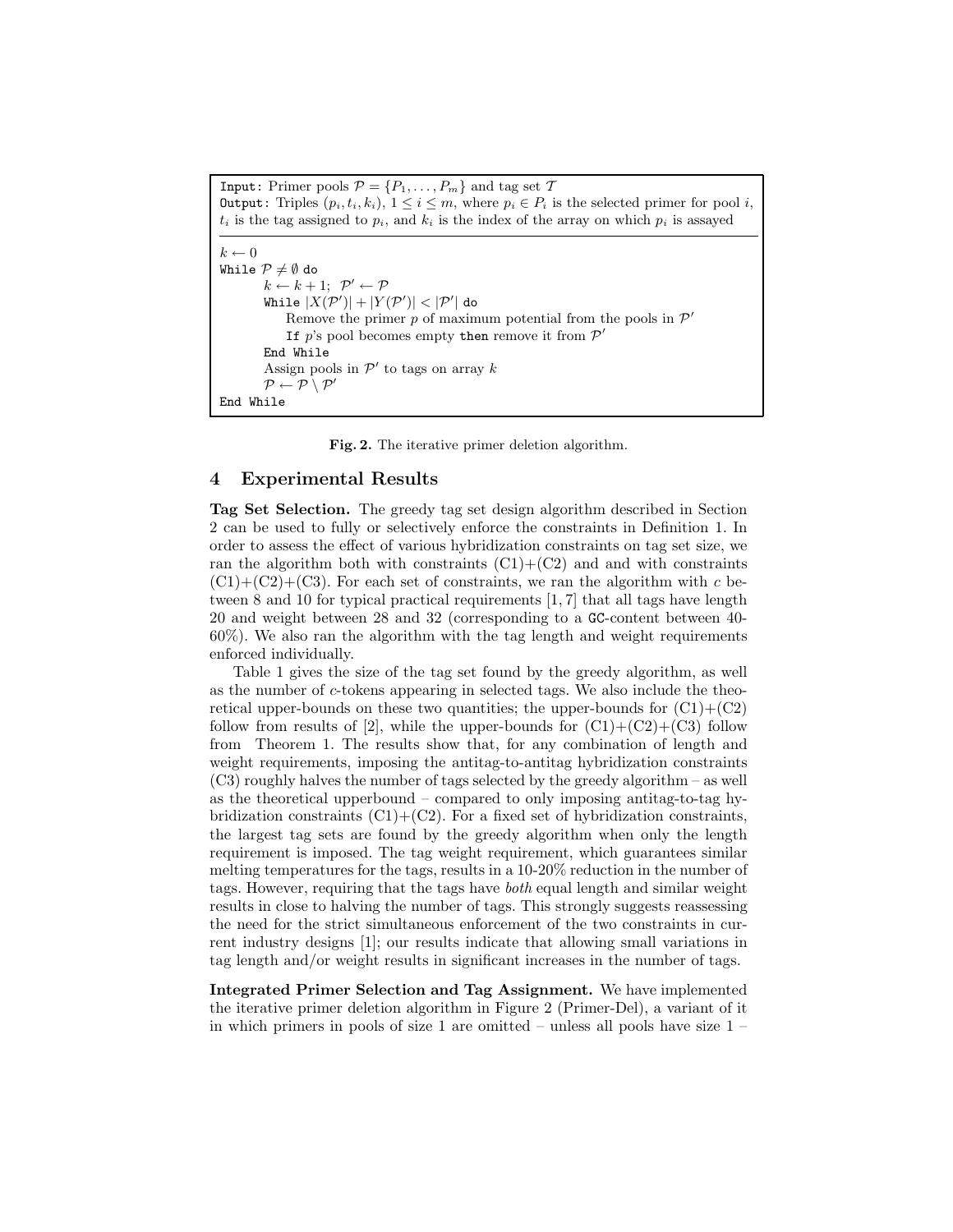|    | $ h_{min}/$ | $\mathfrak{c}$ | (C2)<br>C1)   |      |       |       | (C3) |      |                                                |       |
|----|-------------|----------------|---------------|------|-------|-------|------|------|------------------------------------------------|-------|
|    | $h_{max}$   |                | $_{\rm tags}$ |      |       |       |      |      | Bound c-tokens Bound tags Bound c-tokens Bound |       |
|    |             | 8              | 213           | 275  | 2976  | 3584  | 107  | 132  | 1480                                           | 1726  |
| 20 |             | 9              | 600           | 816  | 7931  | 9792  | 300  | 389  | 3939                                           | 4672  |
|    |             | 10             | 1667          | 2432 | 20771 | 26752 | 844  | 1161 | 10411                                          | 12780 |
|    |             | 8              | 175           | 224  | 2918  | 3584  | 90   | 109  | 1489                                           | 1726  |
|    | 28/32       | 9              | 531           | 644  | 8431  | 9792  | 263  | 312  | 4158                                           | 4672  |
|    |             | 10             | 1428          | 1854 | 21707 | 26752 | 714  | 896  | 10837                                          | 12780 |
|    |             | 8              | 108           | 224  | 1548  | 3584  | 51   | 109  | 703                                            | 1726  |
| 20 | 28/32       | 9              | 333           | 644  | 4566  | 9792  | 164  | 312  | 2185                                           | 4672  |
|    |             |                | 851           | 1854 | 11141 | 26752 | 447  | 896  | 5698                                           | 12780 |

Table 1. Tag Sets Selected by the Greedy Algorithm.

when selecting the primer with maximum potential for deletion (Primer-Del+), and two simple heuristics that first select from each pool the primer of minimum potential (Min-Pot), respectively minimum degree (Min-Deg), and then run the iterative primer deletion algorithm on the resulting pools of size 1. We ran all algorithms on data sets with between 1000 to 5000 pools of up to 5 randomly generated primers. As in [3], we varied the number of tags between 500 and 2000.

For instance size, we report the number of arrays and the average tag utilization (computed over all arrays except the last) obtained by (a) algorithm B in [3] run using a single primer per pool, (b) the four pool-aware assignment algorithms run with 1 additional candidate in each pool, and (c) the four pool-aware assignment algorithms run with 4 additional candidates in each pool. Scenario (b) models SNP genotyping applications in which the primer can be selected from both strands of the template DNA, while scenario (c) models applications such as gene transcription monitoring, where significantly more than 2 gene specific primers are typically available.

We performed experiments with tag sets both constructed by running the greedy algorithm in Section 2 and extracted from the commercially available GenFlex Tag Arrays. Due to space constraints we report here only results for GenFlex tags, for additional results see [8]. All GenFlex tags have length 20; primers used in our experiments are 20 bases long as well. Primer-to-tag hybridizations were assumed to occur between primers and tags containing complementary c-tokens with  $c = 7$ . The results in Table 2 show that significant improvements in multiplexing rate – and a corresponding reduction in the number of arrays – are achieved by the pool-aware algorithms over the algorithm in [3]. For example, assaying 5000 reactions on a 2000-tag array requires 18 arrays using the method in [3] for  $c = 7$ , compared to only 13 (respectively 9) if 2 (respectively 5) primers per pool are available. In these experiments, the Primer-Del+ algorithm dominates in solution quality the Primer-Del, while Min-Deg dominates Min-Pot. Neither Primer-Del+ nor Min-Deg consistently outperforms the other over the whole range of parameters, which suggests that a good practical meta-heuristic is to run both of them and pick the best solution obtained.